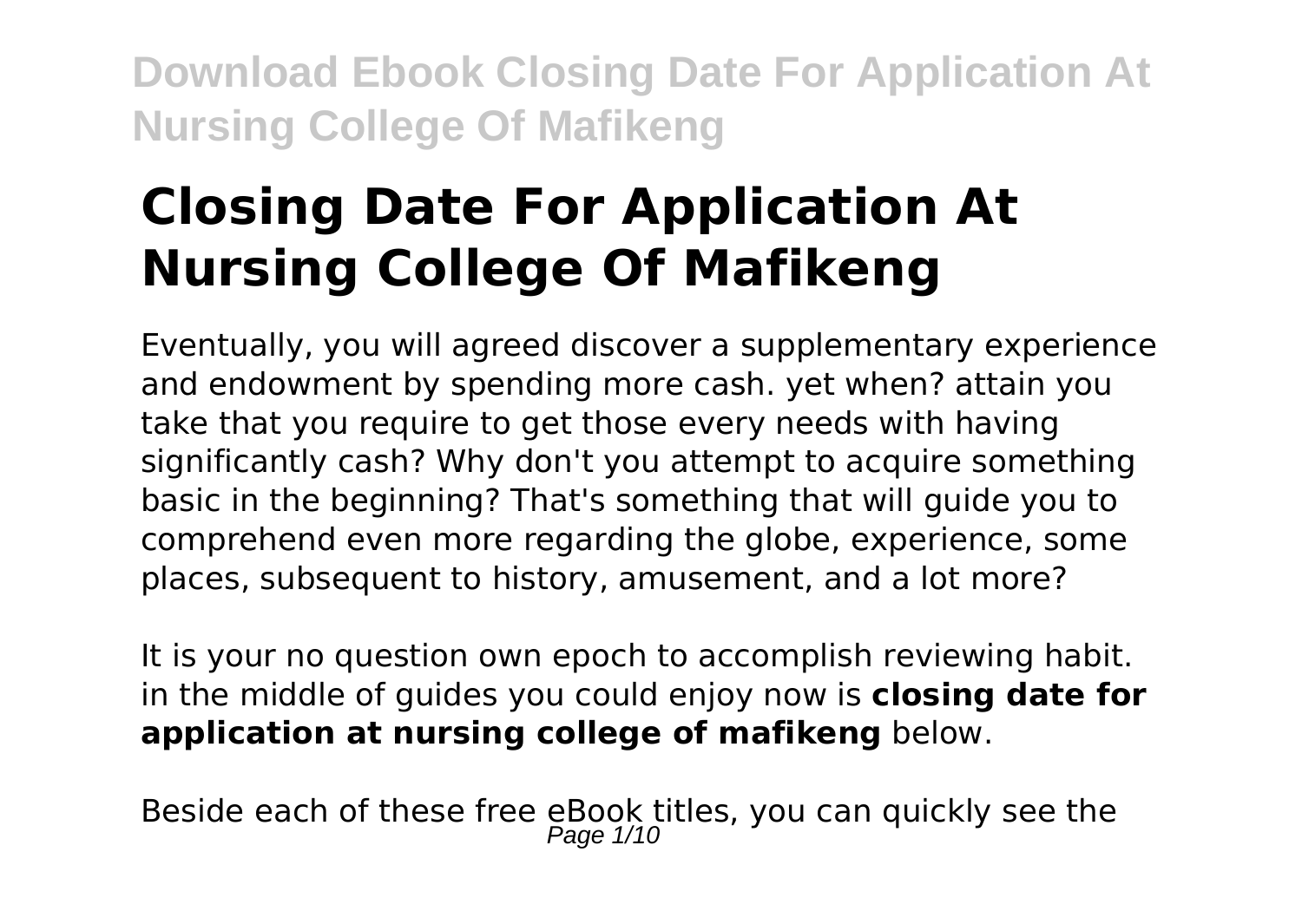rating of the book along with the number of ratings. This makes it really easy to find the most popular free eBooks.

#### **Closing Date For Application At**

Most job postings have closing dates. This date is the deadline for applicants to turn in the job application and other required materials as outlined in the job posting. The closing date is a milestone in the hiring process because all events before it builds up to it, and all events that follow are predicated on it passing.

#### **Why Do Job Postings Have Closing Dates?**

Closing Dates for NSFAS 2021-2022. Closing Dates for NSFAS 2021-2022. Apply for NSFAS Online 2021. NSFAS has open application for 2021-2022 academic year and will close 30 November 2020, all those who would like to apply for NSFAS must do so before the closing date.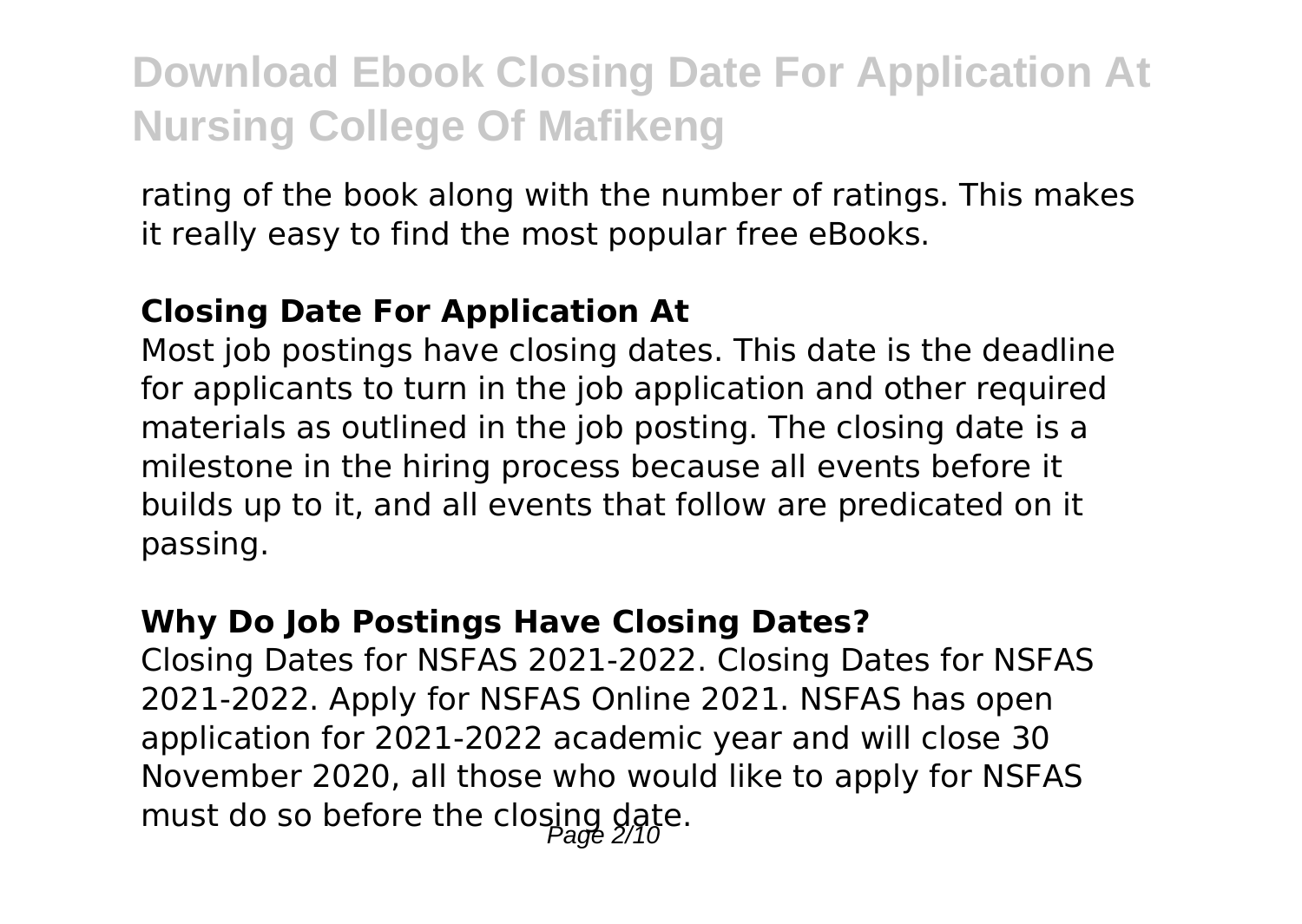### **Closing Dates for NSFAS 2021-2022 - NSFAS Online ...**

If it says the closing date is 3rd October 2011, then 00:01 is 3rd October 2011 therefore the job application offer is closed! Unless of course you want to take your chances and piss the boss off, and alienate yourself with threats of legal action.

#### **Closing date for job application, where do I stand ...**

Applications for Bachelors of Dental Surgery closes on 31st August 2020. Applications for BA Honours Biokinetics & BSC Honours Biokinetics close on 31 August 2020. The University of the Western Cape Application Portal is expected to shut down on the same date at 11:59 PM.

### **UWC Application Deadline - 2021 Closing Dates - Explore**

**...**

NSFAS has announced that the closing date for the submission of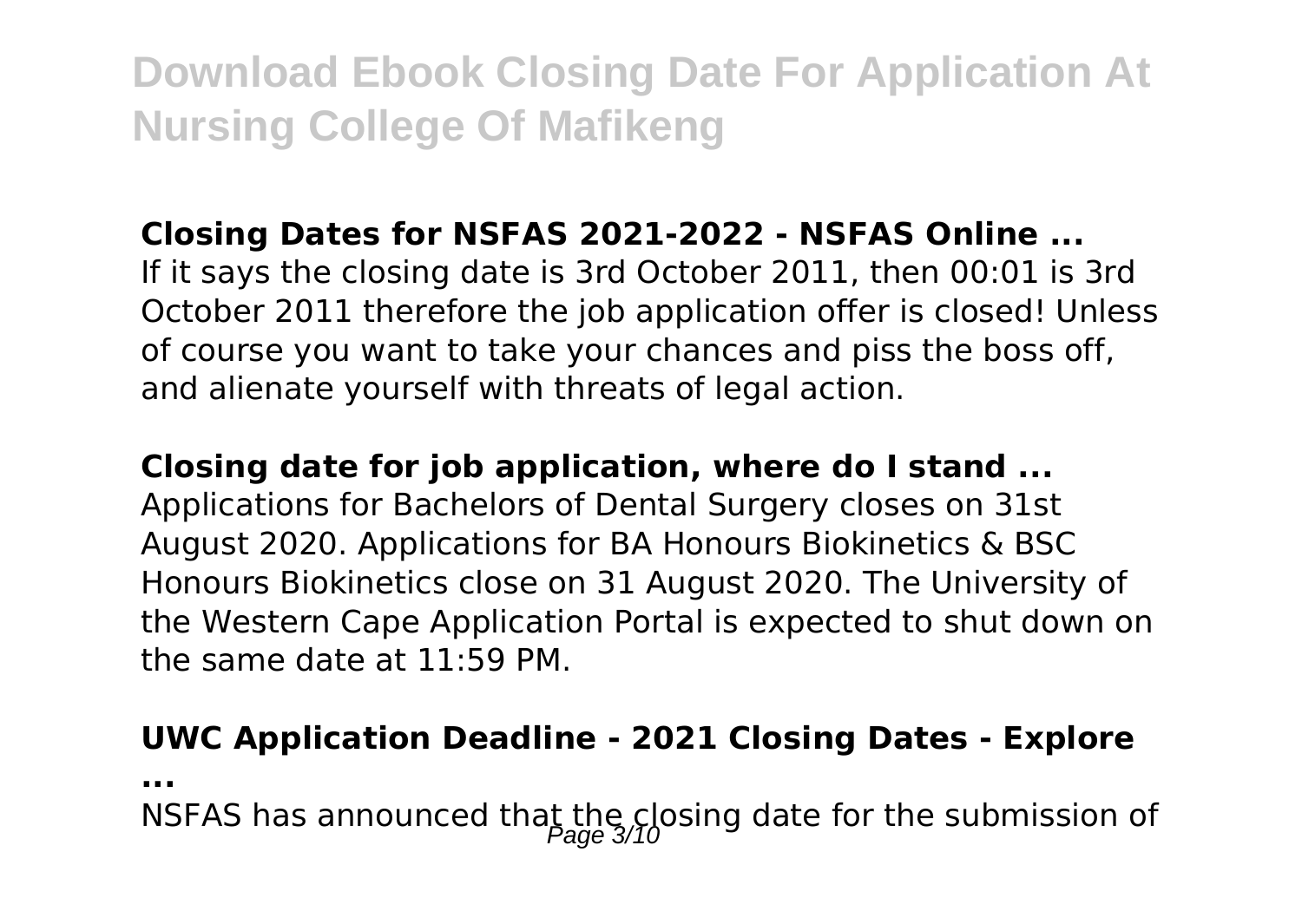appeals by both new and continuing students has been extended to March 15, 2020. NSFAS said an appeal form can be downloaded from the NSFAS website, www.nsfas.org.za, and must be completed and submitted to the Financial Aid Office at the institution.

### **NSFAS Application Closing Dates and Deadlines 2021-2022 ...**

University of Limpopo Closing dates 2021: The University of Limpopo Late applications and the closing dates for early/first applications to the UL 2021 Admissions exercise has been announced. Check the full details on UL Closing dates for 2021 applications below. Table of Contents show 1 University of Limpopo Applications 2021 – Late/Closing dates 2 Contact for more info on applications and ...

### **University of Limpopo Late Applications / Closing dates ...**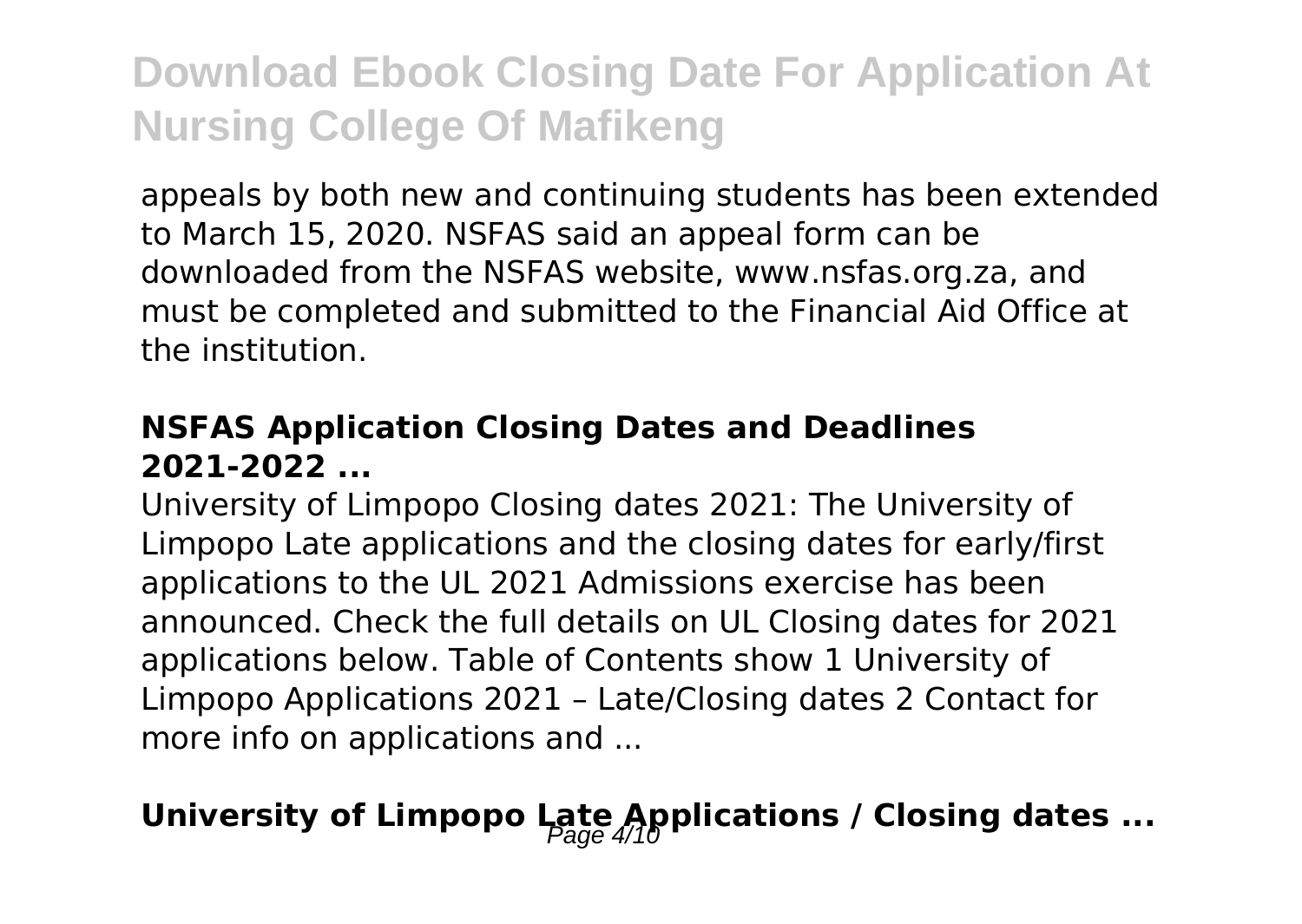WITS application dates for 2021/2022 – WITS closing dates for 2021/2022 In this post we have full details on Wits University WITS application dates, deadlines and WITS closing dates for 2021/2022 when can you apply for WITS 2021, Check if WITS Applications are open for 2022, read on to learn more about the important dates that you should know for the 2021/2022 school year.

### **WITS application dates for 2021/2022 - WITS closing dates ...**

SANTS Private Higher Education Institution Application Form Closing Date 2021. The SANTS Private Higher Education Institution application deadline varies based on the application process You are undertaking. There are different closing dates for both Undergraduate, Postgraduate, Degree, Non-Degree, ...

### **Closing Date For SANTS Private Higher Education ...**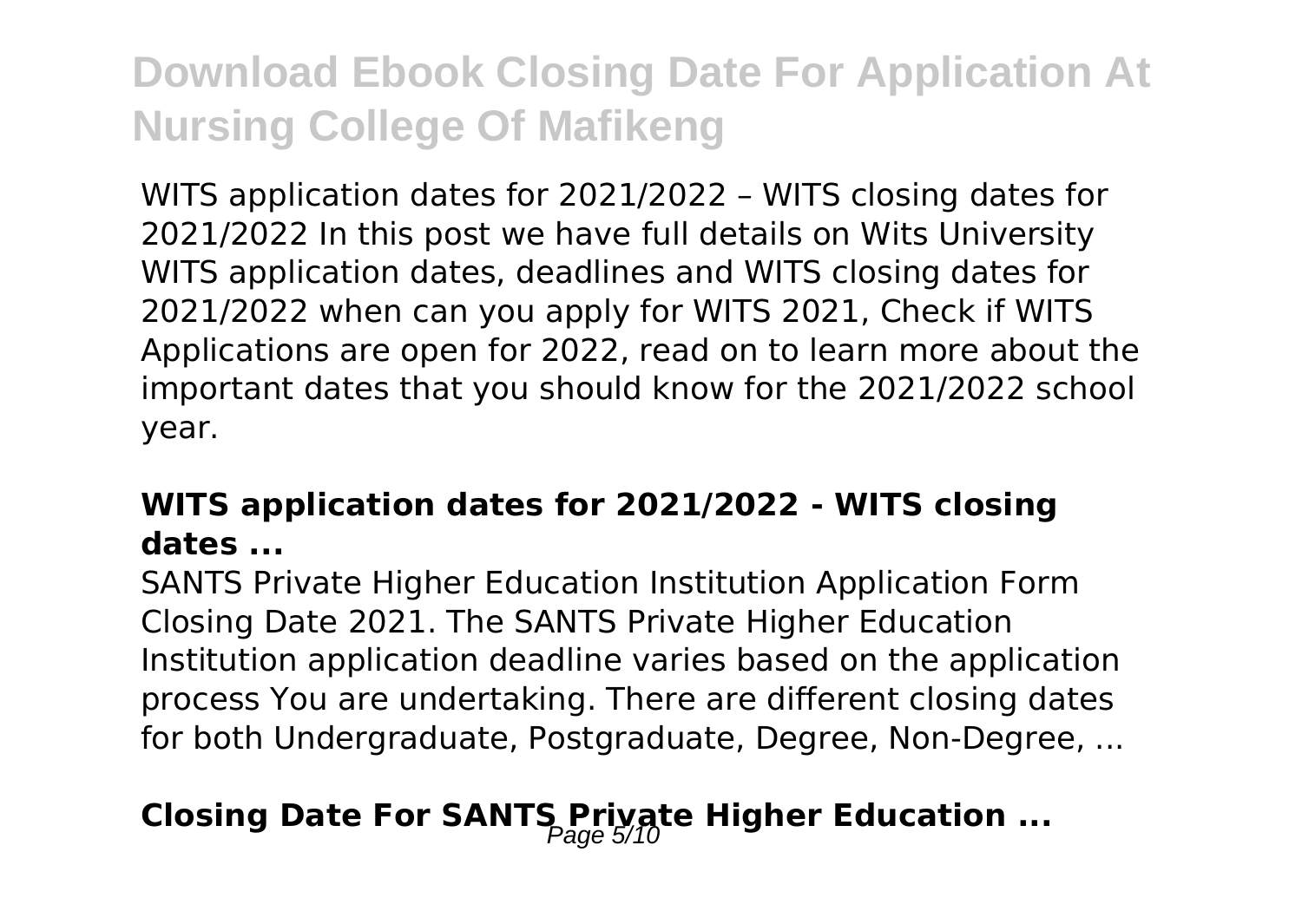Rhodes University Closing dates 2021: The Rhodes University Late applications and the closing dates for early/first applications to the RU 2021 Admissions exercise has been announced. Check the full details on RU Closing dates for 2021 applications below. Table of Contents show 1 Rhodes University Applications 2021 – Late/Closing dates 2 Contact for more info on applications and deadlines 2 ...

#### **Rhodes University Late Applications / Closing dates 2021**

**...**

The process of online applications for admission and hostel accommodation were open as from 15 June 2020 and the closing date was Monday, 30 November 2020. It means the application cycle is closed now.

### **Updated university application dates for 2021 for ...** "COVID-19 Ters benefit applications for July to 15 September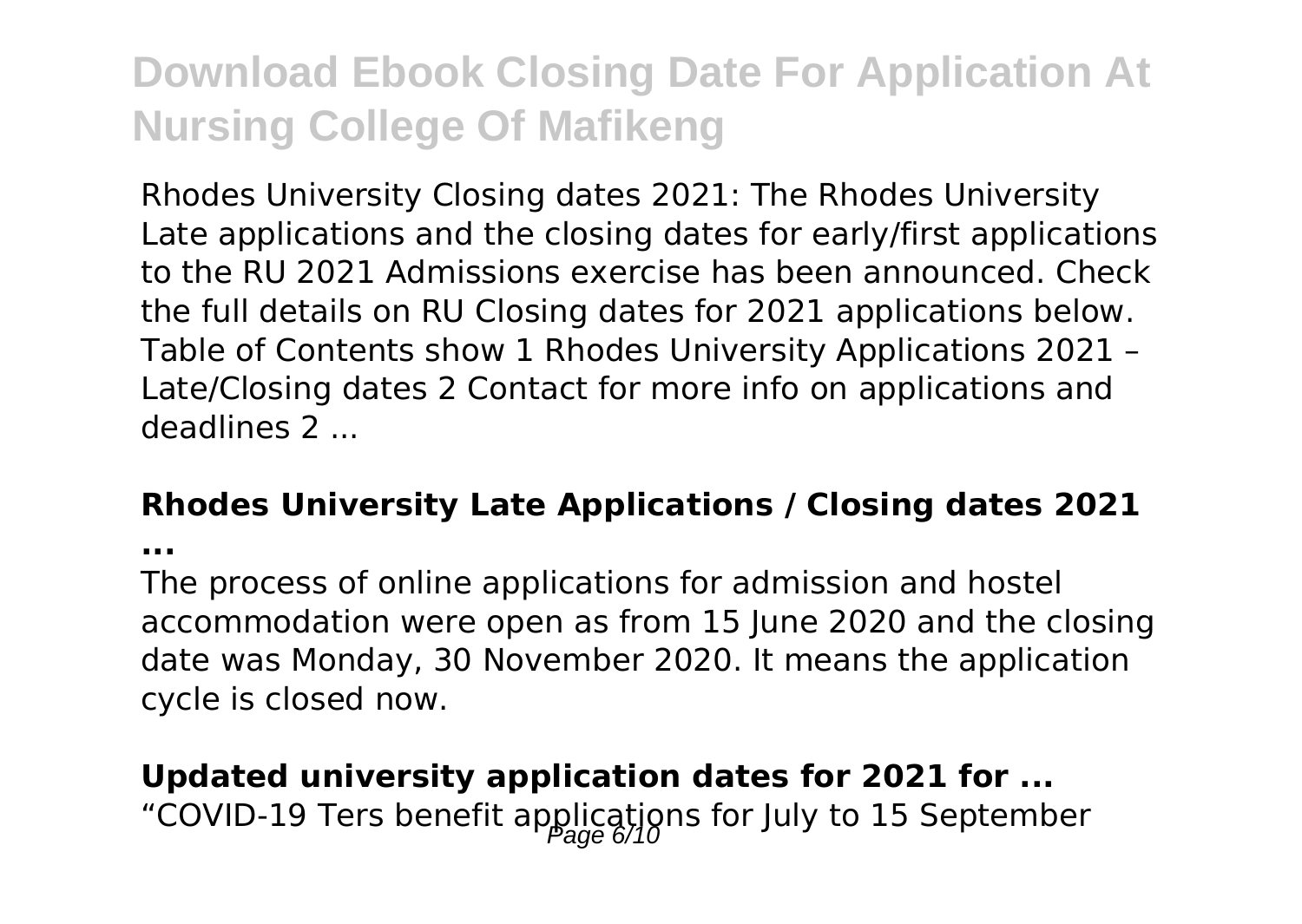2020 shall close 30 October 2020 and no further applications for that period shall be accepted beyond that date". The UIF also said that...

### **UIF Ters applications: Here's the closing date for July to**

**...**

NSFAS Bursary Application 20201 is scheduled to close on or before 30th November, 2020. The NSFAS Bursary Application Application Portal is expected to shut down on the same date at 11:59 PM. To start your registration, see the NSFAS Bursary Application 2021 – Instructions & Guidelines

#### **NSFAS Application Closing Date for 2021 - Explore the Best ...**

NSFAS 2021-2022 Application Closing Date. Applications for NSFAS 2021 academic year. Check the next closing and opening date for the 2021 academic year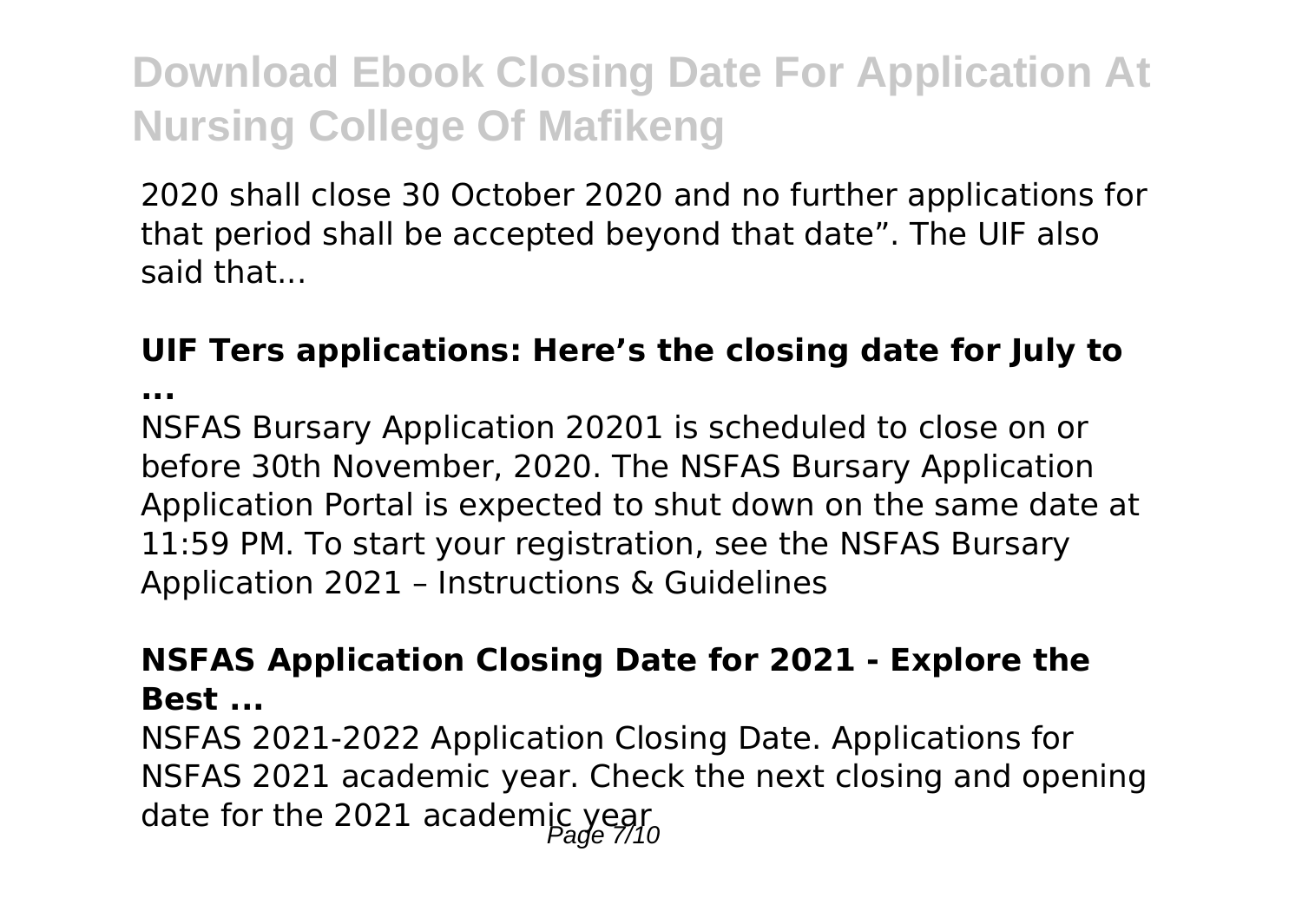### **NSFAS 2021-2022 Application Closing Date - Admissions 2021**

TUT Application Closing Date for 2021 January Intake. All Applications for 2021 January Intake will close 30 September, 2020. Tshwane University of Technology Application 2021: To apply to Tshwane University of Technology , you need the documents below : 1) A certified copy of the green bar coded ID. 2) Proof of payment of any relevant application fees. 3) Certified copy of grade 11 results and any latest grade 12 results. For a full list of tips to remember before you apply, read here.

### **TUT Online Application 2021 Closing Date - TUT Application ...**

The Durban University of Technology DUT Application Closing date has been scheduled as follows:- Currently , Durban University of Technology DUT has not published its Application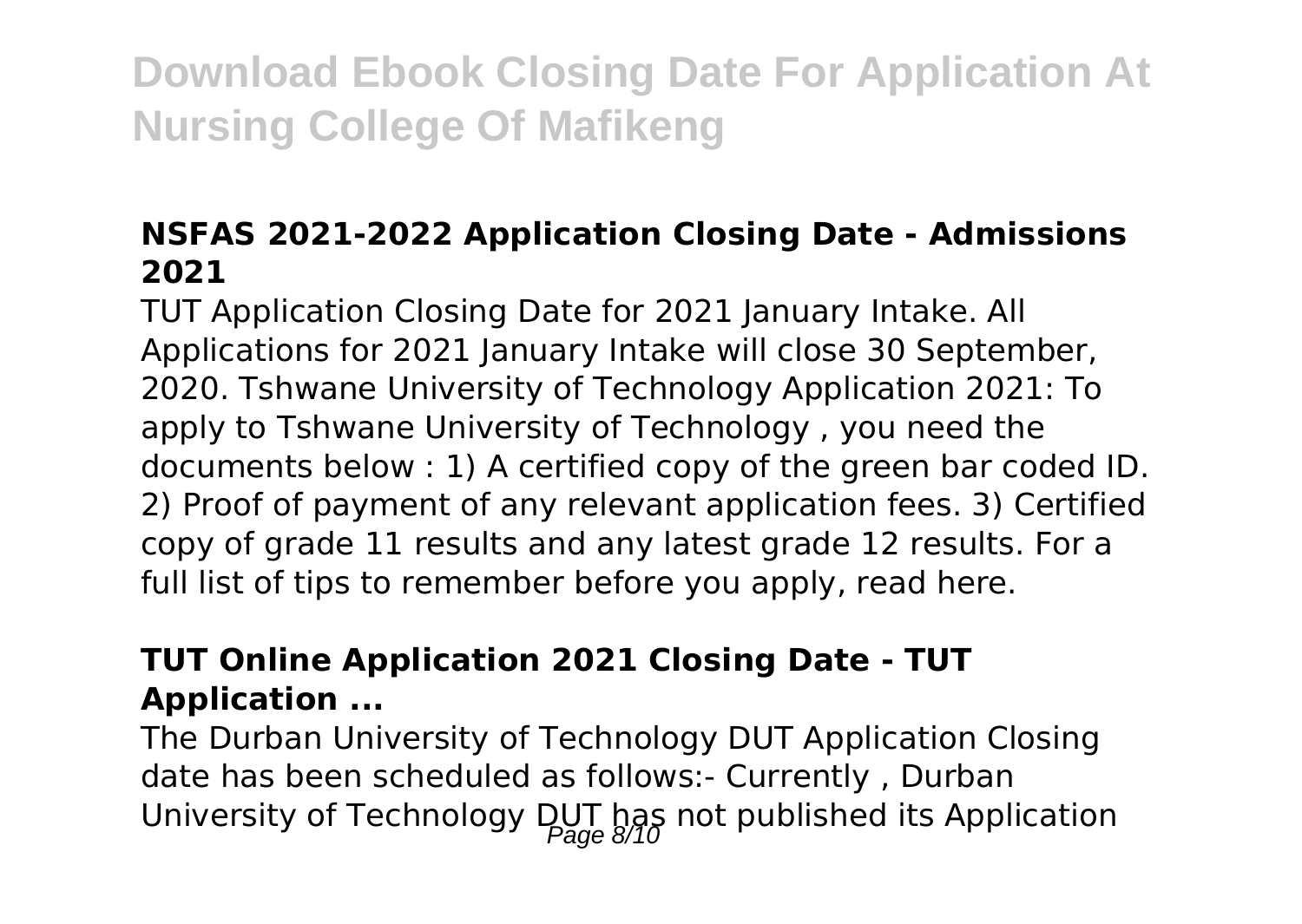Closing Date for the 2021 – 2022 academic year at the time of this publication.

### **DUT Application Closing Date 2021 - 2022 - Updated**

Walter Sisulu University WSU Application Form Closing Date 2021. The Walter Sisulu University WSU application deadline varies based on the application process You are undertaking. There are different closing dates for both Undergraduate, Postgraduate, Degree, Non-Degree, Diploma, Certificate, Short Courses, Distance Learn i ng, and other programmes operating in the institution.

#### **Closing Date For WSU Application Form 2021/2022 - South ...**

Find out all the details on UNISA 2020-2021 Application Open and Closing Dates. UNISA has changed it application model to be open and continuous. This means that applications will remain